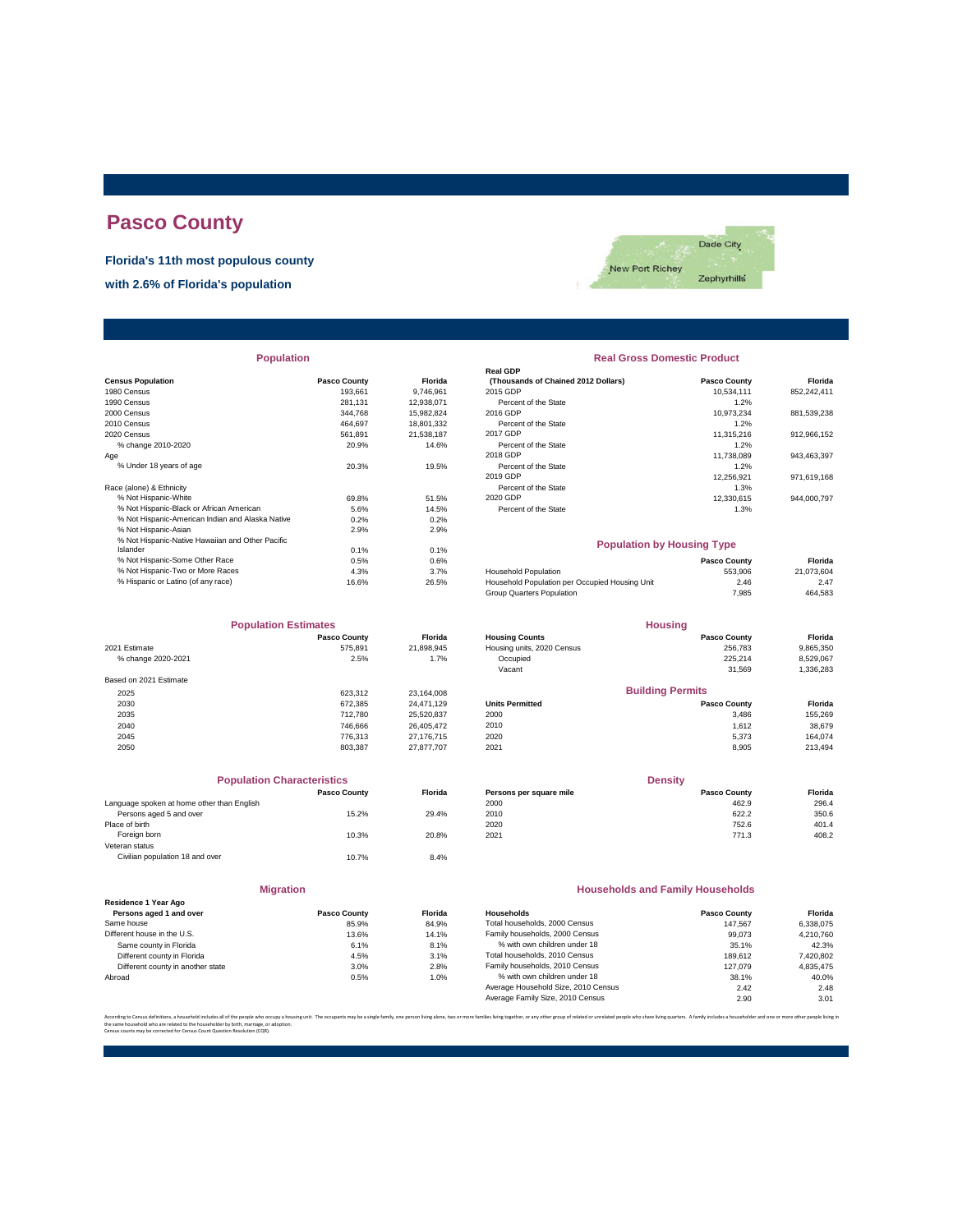## **Pasco County**

|                                                                              |                       |                         | <b>Employment and Labor Force</b>                         |                      |                      |
|------------------------------------------------------------------------------|-----------------------|-------------------------|-----------------------------------------------------------|----------------------|----------------------|
| <b>Establishments</b>                                                        |                       |                         | <b>Establishments</b>                                     |                      |                      |
| 2020                                                                         | <b>Pasco County</b>   | Florida                 | % of All Industries, 2020                                 | <b>Pasco County</b>  | Florida              |
| All industries<br>Natural Resource & Mining                                  | 12,320                | 763,854                 | All industries<br>Natural Resource & Mining               | 12,320               | 763,854              |
| Construction                                                                 | 95<br>1,575           | 5,514<br>77,720         | Construction                                              | 0.8%<br>12.8%        | 0.7%<br>10.2%        |
| Manufacturing                                                                | 349                   | 21,822                  | Manufacturing                                             | 2.8%                 | 2.9%                 |
| Trade, Transportation and Utilities                                          | 2,381                 | 145,853                 | Trade, Transportation and Utilities                       | 19.3%                | 19.1%                |
| Information                                                                  | 145                   | 13,437                  | Information                                               | 1.2%                 | 1.8%                 |
| <b>Financial Activities</b>                                                  | 1,254                 | 83,911                  | <b>Financial Activities</b>                               | 10.2%                | 11.0%                |
| Professional & Business Services                                             | 2,686                 | 187,348                 | Professional & Business Services                          | 21.8%                | 24.5%                |
| Education & Health Services<br>Leisure and Hospitality                       | 1,654                 | 87,764                  | Education & Health Services<br>Leisure and Hospitality    | 13.4%                | 11.5%                |
| <b>Other Services</b>                                                        | 1,050<br>887          | 61,008<br>56,385        | <b>Other Services</b>                                     | 8.5%<br>7.2%         | 8.0%<br>7.4%         |
| Government                                                                   | 78                    | 5,895                   | Government                                                | 0.6%                 | 0.8%                 |
|                                                                              |                       |                         |                                                           |                      |                      |
| <b>Average Annual Employment</b>                                             |                       |                         | <b>Average Annual Wage</b>                                |                      |                      |
| % of All Industries, 2020                                                    | <b>Pasco County</b>   | Florida                 | 2020                                                      | <b>Pasco County</b>  | Florida              |
| All industries                                                               | 119,663               | 8,453,489               | All industries                                            | \$44,179             | \$55,840             |
| Natural Resource & Mining                                                    | 8.7%                  | 0.8%                    | Natural Resource & Mining                                 | \$47,665             | \$37,710             |
| Construction                                                                 | 2.9%                  | 6.7%                    | Construction                                              | \$61,286             | \$55,840             |
| Manufacturing<br>Trade, Transportation and Utilities                         | 22.8%                 | 4.5%                    | Manufacturing<br>Trade, Transportation and Utilities      | \$38,317             | \$66,738             |
| Information                                                                  | 0.7%<br>3.8%          | 20.6%<br>1.5%           | Information                                               | \$75,759<br>\$52,885 | \$49,342<br>\$93,360 |
| <b>Financial Activities</b>                                                  | 10.8%                 | 6.9%                    | <b>Financial Activities</b>                               | \$52,554             | \$84,295             |
| Professional & Business Services                                             | 20.5%                 | 16.1%                   | Professional & Business Services                          | \$54,414             | \$68,218             |
| Education & Health Services                                                  | 12.5%                 | 15.3%                   | Education & Health Services                               | \$18,214             | \$55,099             |
| Leisure and Hospitality                                                      | 3.1%                  | 11.9%                   | Leisure and Hospitality                                   | \$32,472             | \$27,694             |
| <b>Other Services</b>                                                        | 0.1%                  | 3.0%                    | Other Services                                            | \$36,826             | \$41,131             |
| Government                                                                   | 13.4%                 | 12.5%                   | Government                                                | \$48,841             | \$58,821             |
| Industries may not add to the total due to confidentiality and unclassified. |                       |                         |                                                           |                      |                      |
| Labor Force as Percent of Population                                         |                       |                         |                                                           |                      |                      |
| Aged 18 and Older                                                            | <b>Pasco County</b>   | Florida                 | <b>Unemployment Rate</b>                                  | <b>Pasco County</b>  | Florida              |
| 2000                                                                         | 55.1%                 | 64.2%                   | 2000                                                      | 3.7%                 | 3.8%                 |
| 2010                                                                         | 56.1%                 | 61.8%                   | 2010                                                      | 11.6%                | 10.8%                |
| 2020                                                                         | 55.6%                 | 58.6%                   | 2020                                                      | 7.7%                 | 8.2%                 |
| 2021                                                                         | 55.5%                 | 59.0%                   | 2021                                                      | 4.4%                 | 4.6%                 |
|                                                                              |                       |                         | Income and Financial Health                               |                      |                      |
| Personal Income (\$000s)                                                     | <b>Pasco County</b>   | Florida                 | Per Capita Personal Income                                | <b>Pasco County</b>  | Florida              |
| 2000                                                                         | \$7,913,996           | \$472,851,789           | 2000                                                      | \$22,804             | \$29,466             |
| 2010                                                                         | \$15,225,894          | \$732,457,478           | 2010                                                      | \$32,708             | \$38,865             |
| 2011                                                                         | \$15,945,808          | \$771,409,454           | 2011                                                      | \$34,180             | \$40,482             |
| % change 2010-11                                                             | 4.7%                  | 5.3%                    | % change 2010-11                                          | 4.5%                 | 4.2%                 |
| 2012                                                                         | \$16,193,262          | \$800,551,723           | 2012                                                      | \$34,472             | \$41,475             |
| % change 2011-12                                                             | 1.6%                  | 3.8%                    | % change 2011-12                                          | 0.9%                 | 2.5%<br>\$41,069     |
| 2013<br>% change 2012-13                                                     | \$16,405,393<br>1.3%  | \$802,975,701<br>0.3%   | 2013<br>% change 2012-13                                  | \$34,574<br>0.3%     | $-1.0%$              |
| 2014                                                                         | \$17,363,797          | \$861,412,339           | 2014                                                      | \$35,906             | \$43,388             |
| % change 2013-14                                                             | 5.8%                  | 7.3%                    | % change 2013-14                                          | 3.9%                 | 5.6%                 |
| 2015                                                                         | \$18,523,685          | \$919,834,894           | 2015                                                      | \$37,412             | \$45,493             |
| % change 2014-15                                                             | 6.7%                  | 6.8%                    | % change 2014-15                                          | 4.2%                 | 4.9%                 |
| 2016                                                                         | \$19,706,599          | \$954,069,719           | 2016                                                      | \$38,616             | \$46,253             |
| % change 2015-16                                                             | 6.4%                  | 3.7%                    | % change 2015-16                                          | 3.2%                 | 1.7%                 |
| 2017                                                                         | \$20,856,828          | \$1,023,131,116         | 2017                                                      | \$39,687             | \$48,774             |
| % change 2016-17                                                             | 5.8%                  | 7.2%                    | % change 2016-17                                          | 2.8%                 | 5.5%                 |
| 2018                                                                         | \$22,263,605          | \$1,087,188,628         | 2018                                                      | \$41,296             | \$51,150             |
| % change 2017-18                                                             | 6.7%                  | 6.3%                    | % change 2017-18                                          | 4.1%                 | 4.9%                 |
| 2019                                                                         | \$23,543,454          | \$1,139,799,293         | 2019                                                      | \$42,495             | \$53,034             |
| % change 2018-19                                                             | 5.7%                  | 4.8%                    | % change 2018-19                                          | 2.9%                 | 3.7%                 |
| 2020<br>% change 2019-20                                                     | \$25,931,304<br>10.1% | \$1,209,995,921<br>6.2% | 2020<br>% change 2019-20                                  | \$45,461<br>7.0%     | \$55,675<br>5.0%     |
|                                                                              |                       |                         |                                                           |                      |                      |
| Earnings by Place of Work (\$000s)                                           |                       |                         | <b>Median Income</b>                                      |                      |                      |
| 2000                                                                         | \$2,621,439           | \$308,751,767           | Median Household Income                                   | \$53,431             | \$57,703             |
| 2010                                                                         | \$5,044,242           | \$438,983,914           | Median Family Income                                      | \$66,750             | \$69,670             |
| 2011                                                                         | \$5,241,049           | \$450,498,606           |                                                           |                      |                      |
| % change 2010-11                                                             | 3.9%                  | 2.6%                    | Percent in Poverty, 2020                                  |                      |                      |
| 2012<br>% change 2011-12                                                     | \$5,546,855           | \$468,410,475           | All ages in poverty<br>Under age 18 in poverty            | 11.4%                | 12.4%<br>17.2%       |
| 2013                                                                         | 5.8%<br>\$5,590,668   | 4.0%<br>\$482,898,301   | Related children age 5-17 in families in poverty          | 16.3%<br>15.1%       | 16.5%                |
| % change 2012-13                                                             | 0.8%                  | 3.1%                    |                                                           |                      |                      |
| 2014                                                                         | \$5,956,369           | \$512,375,290           | <b>Personal Bankruptcy Filing Rate</b>                    |                      |                      |
| % change 2013-14                                                             | 6.5%                  | 6.1%                    | (per 1,000 population)                                    | <b>Pasco County</b>  | Florida              |
| 2015                                                                         | \$6,354,035           | \$544,408,719           | 12-Month Period Ending December 31, 2020                  | 1.77                 | 1.66                 |
| % change 2014-15                                                             | 6.7%                  | 6.3%                    | 12-Month Period Ending December 31, 2021                  | 1.57                 | 1.38                 |
| 2016                                                                         | \$6,641,991           | \$569,769,284           | State Rank                                                | 6                    | <b>NA</b>            |
| % change 2015-16                                                             | 4.5%                  | 4.7%                    | NonBusiness Chapter 7 & Chapter 13                        |                      |                      |
| 2017                                                                         | \$7,010,640           | \$603,668,170           |                                                           |                      |                      |
| % change 2016-17                                                             | 5.6%                  | 5.9%                    | Workers Aged 16 and Over                                  | <b>Pasco County</b>  | Florida              |
| 2018                                                                         | \$7,509,119           | \$639,620,451           | Place of Work in Florida                                  |                      |                      |
| % change 2017-18                                                             | 7.1%                  | 6.0%                    | Worked outside county of residence<br>Travel Time to Work | 44.7%                | 18.1%                |
| 2019<br>% change 2018-19                                                     | \$7,944,093           | \$671,553,148           | Mean travel time to work (minutes)                        | 31.7                 | 27.9                 |
| 2020                                                                         | 5.8%<br>\$8,367,208   | 5.0%<br>\$688,764,753   |                                                           |                      |                      |
| % change 2019-20                                                             | 5.3%                  | 2.6%                    |                                                           |                      |                      |
|                                                                              |                       |                         |                                                           |                      |                      |